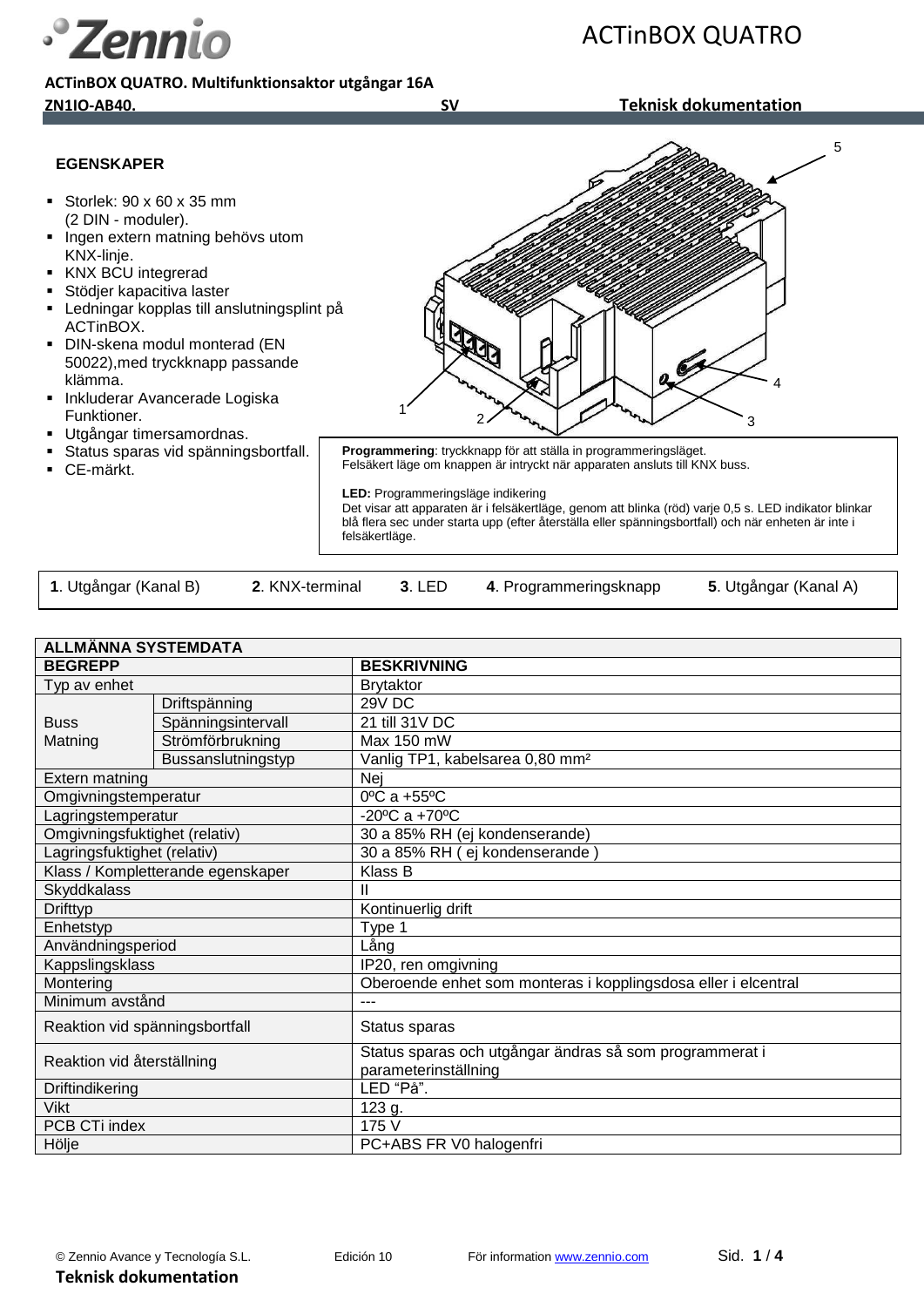

# ACTinBOX QUATRO

#### **ACTinBOX QUATRO. Multifunktionsaktor utgångar 16A**

| ZN1IO-AB40.                            |                  | <b>SV</b>                                                              | <b>Teknisk dokumentation</b> |  |
|----------------------------------------|------------------|------------------------------------------------------------------------|------------------------------|--|
| UTGÅNGAR, EGENSKAPER                   |                  |                                                                        |                              |  |
| Kontakt typ                            |                  | Potentialfria utgångar via bi reläer. EJ lämplig för kapacitiva laster |                              |  |
| Typ av frånslag                        |                  | Mikro avstängning                                                      |                              |  |
| Märkström per utgång                   |                  | 15A 250V AC (3750 VA), 15A 30V DC (450W)                               |                              |  |
| Märkström per kanal                    |                  | 20/30A* 250V AC (5000 VA), 20/30A* 30V DC (600W)                       |                              |  |
| Spänningsfall                          |                  | Försumbar                                                              |                              |  |
| Utgångar per gemensam "common" (kanal) |                  | 2 individuella utgångar (Kanal A)                                      |                              |  |
|                                        |                  | 2 individuella utgångar per gemensam (Kanal B)                         |                              |  |
| Koppling av olika faser                |                  | Max 2 faser: Fas 1 - kanal A, och Fas 2 - kanal B.                     |                              |  |
| Anslutningar                           |                  | Skruvplint                                                             |                              |  |
| Rekommenderad kabelarea                |                  | 0, 5 mm <sup>2</sup> till 2,5 mm <sup>2</sup>                          |                              |  |
| Kabeltyp                               |                  | Flexibel kabel med ändhylsor eller enkelkabel                          |                              |  |
| Reaktionstid                           |                  | 50 ms                                                                  |                              |  |
| Antal automatiska cykler (A)           | Mekanisk (min.)  | 10 miljoner operationer (300cpm)                                       |                              |  |
| per automatisk åtgärd                  | Elektrisk (min.) | 100.000 cykler med max ström (20cpm och resistiv last)                 |                              |  |
| * Enligt kopplingsalternativ.          |                  |                                                                        |                              |  |

#### **KOPPLINGSALTERNATIV**



#### **SÄKERHETSINSTRUKTIONER**

- Anslut inte huvudspänning (230V) eller någon annan extern spänning någonstans på KNX-linje.
- Anslutning av externspänning kan äventyra säkerheten i hela KNX-systemet.
- Elutrustning måste vara installerad och justerad av behörig personal som följer gällande föreskrifter.
- När enheten är installerad, skall de elektriska anslutningarna vara beröringsskyddade.
- Se till att det finns tillräckligt med isolering mellan växelströmskabel och KNX-linjen.
- Upp till 2 separata faser kan bli kopplade till enheten så länge Fas 1 är kopplad till Kanal A och Fas 2 till Kanal B.
- Warning! Installation should only be performed by qualified electricians. Once installed, the device must not be easily accessible from the outside.
- The WEEE logo means that this device contains electronic parts and it must be discarded properly following the instructions of<http://zennio.com/weee-regulation>.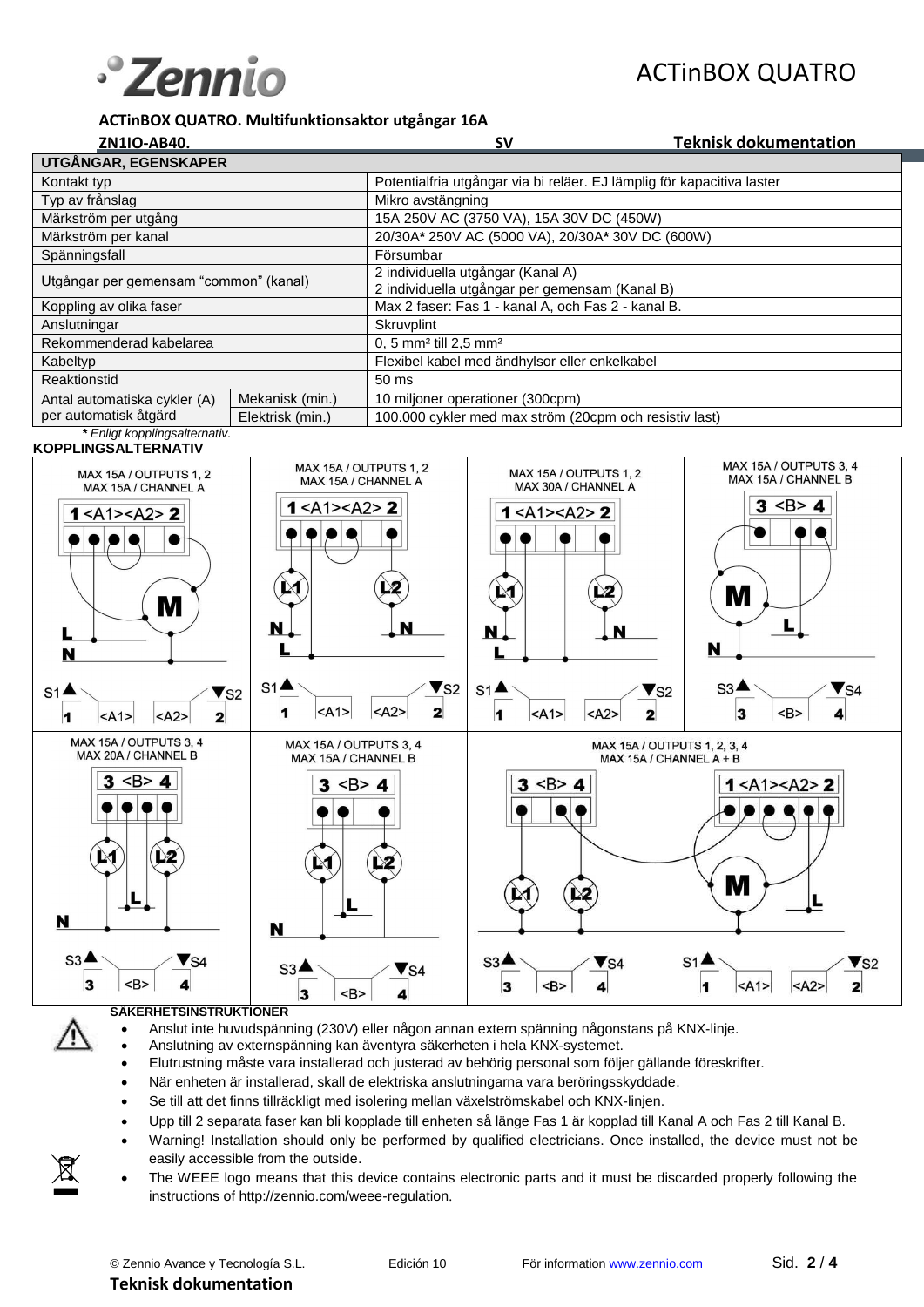

**ACTinBOX QUATRO. Multi-Function Actuator 4 outputs 16A ZN1IO-AB40 Technical Documentation**

# ACTinBOX QUATRO

#### **FEATURES**

- Reduced size:  $90 \times 60 \times 35$  mm (2 DIN rail units).
- No external supply required different from Bus.
- KNX BCU integrated.
- **Stand Capacitive Loads**
- Connectors wiring can be done without the device.
- **Independent control assembly device to** be mounted inside distribution boxes or electrical panels with DIN rails.
- Including Logical Functions.
- Output timing facilities.
- **Total Data Saving when Power Failure occurs.**
- **CE** directives OK.



**Programming button**: a push button to set programming mode. If this button is held while plugging the device into the KNX bus, it goes into secure mode.

**LED:** Programming mode indicator. When the device goes into secure mode, it blinks every half second

| 1. Outputs (Channel B) | 2. KNX connection | 3.LED | 4. Programming button | 5. Output (Channel A) |
|------------------------|-------------------|-------|-----------------------|-----------------------|
|                        |                   |       |                       |                       |

| <b>GENERAL SYSTEM SPECIFICATIONS</b>   |                       |                                                                                                     |  |
|----------------------------------------|-----------------------|-----------------------------------------------------------------------------------------------------|--|
| <b>CONCEPT</b>                         |                       | <b>DESCRIPTION</b>                                                                                  |  |
| Type of device                         |                       | <b>Electric Operation Control Device</b>                                                            |  |
| <b>KNX Supply</b>                      | Voltage               | <b>29V DC</b>                                                                                       |  |
|                                        | Voltage range         | 2031V DC                                                                                            |  |
|                                        | Power consumption     | Max 150 mW                                                                                          |  |
|                                        | <b>Bus connection</b> | Typical BUS connector TP1, 0,50 mm <sup>2</sup> section                                             |  |
| <b>External Power Supply</b>           |                       | <b>No</b>                                                                                           |  |
| <b>Ambient Temperature</b>             |                       | 0°C a +55°C                                                                                         |  |
| Storage Temperature                    |                       | $-20^{\circ}$ C a +70 $^{\circ}$ C                                                                  |  |
| <b>Ambient Humidity</b>                |                       | 30 a 85% RH (No condensation)                                                                       |  |
| Storage Humidity (relative)            |                       | 30 a 85% RH (No condensation)                                                                       |  |
| <b>Complementary Characteristics</b>   |                       | Class B                                                                                             |  |
| <b>Safety Class</b>                    |                       |                                                                                                     |  |
| <b>Operation Type</b>                  |                       | Continuous operation                                                                                |  |
| Device Action Type                     |                       | Type 1                                                                                              |  |
| <b>Electrical solicitations period</b> |                       | Long                                                                                                |  |
| Type of Protection                     |                       | IP20, clean environment                                                                             |  |
| Assembly                               |                       | Independent control assembly device to be mounted inside distribution boxes<br>or electrical panels |  |
| Minimum clearances                     |                       |                                                                                                     |  |
| Power Failure response                 |                       | Data saving                                                                                         |  |
| Response when restarting               |                       | Customizable output status recovering                                                               |  |
| Operation indication                   |                       | Programming led lighting when pressing programming button.                                          |  |
| Weight                                 |                       | 170 gr.                                                                                             |  |
| PCB CTi index                          |                       | 175 V                                                                                               |  |
| Enclosure                              |                       | PC-ABS, flammability category Class D.                                                              |  |